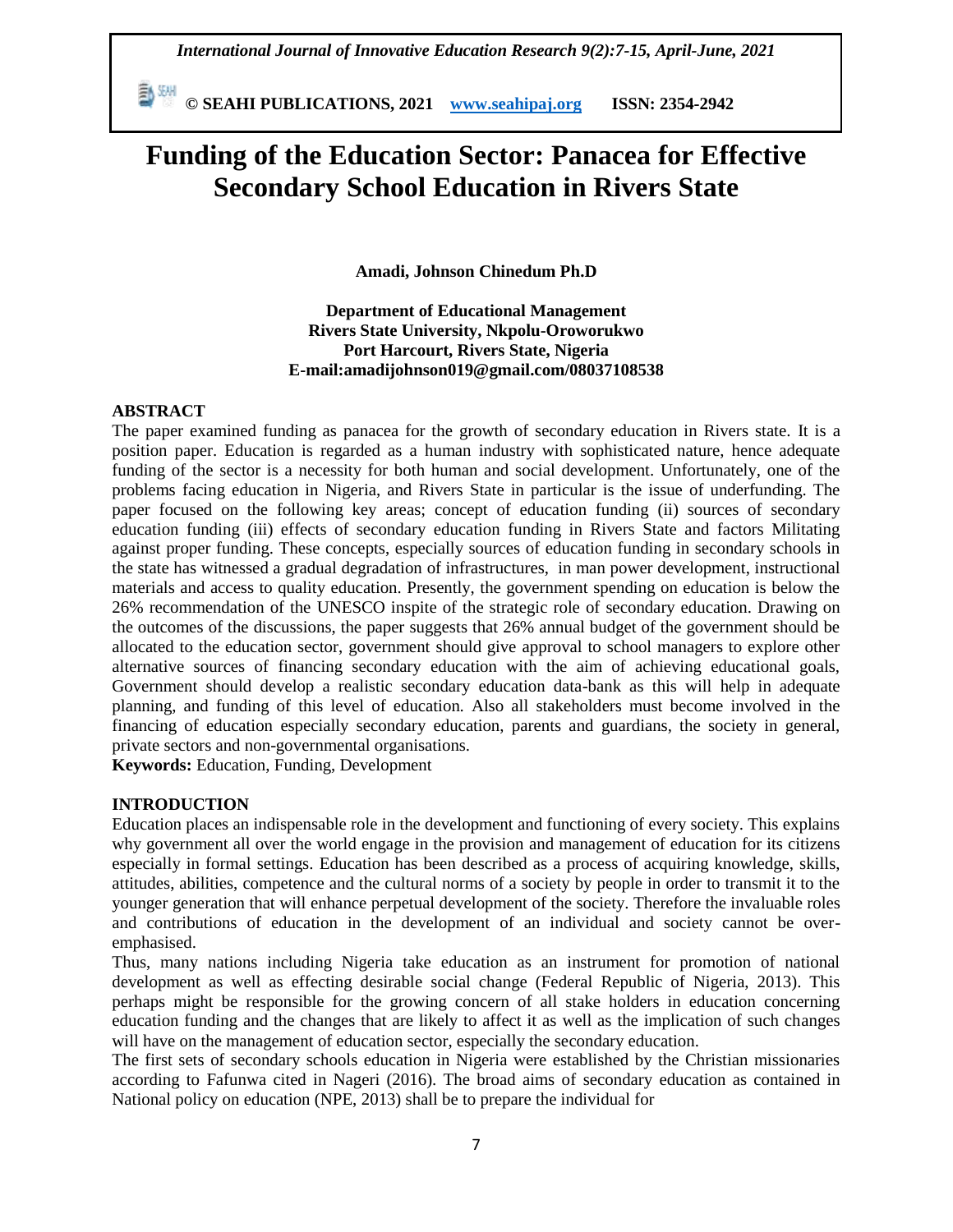- 1. Useful living within the society; and
- 2. Preparation for higher education

It went further to state the specific objectives of secondary education as follows:

- i. Provide an increasing number of primary school pupils with opportunity for education of higher quality, irrespective of sex, social, religion and ethnic background
- ii. Diversity its curriculum to cater for differences in talents, opportunities and roles possessed by or open to students after their secondary education
- iii. Equip students to live effectively in our modern age of science and technology
- iv. Develop and project Nigeria culture, art and languages as well as the world cultural heritage
- v. Raise generation of people who can think for themselves, respect the views and feelings of others, respect the dignity of labour and appreciate those values specified under the broad national aims and live as good citizens.
- vi. Foster Nigerian unity with emphasis on the common ties that unite us in our diversity and inspire its students with a desire for achievement and self improvement both at school and in later life

A typical secondary school in Nigeria is made up of a principal, assisted by academic and non-academic staff, as well as students in level 1-3 of junior secondary schools and 1-3 in senior secondary schools. Every educational institution has access to human, material and financial resources. Human resource is arguably schools most valued resource, while financial resource is regarded as next to human capacity in terms of importance. It is imperative to note that no institution can effectively function without adequate provision of funds. Thus, it is increasingly clear that adequate funding of education sector is pivotal to economic development of any nation. Every successful economy is rooted in the education system of the nation and how well the education system is able to provide the right and needed skilled labour to increase productivity in the job market is made possible by the volume of financial resources injected into the system. Both in developed and developing nations funding of education particularly secondary education has emerged as a major topic of debate in recent times. To this end, education at secondary school level requires adequate funding for the achievement of its major goals. The particular way secondary education is financed largely determines the quality of its products. There is no doubt that the level of development of any nation is a direct reflection of her educational system.

Consequently, education as a capital intensive social service requires adequate funding from all tiers of government for the successful implementation of its programme (National policy on Education, 2013).The purchase and maintenance of equipment, staff salaries, allowances, provision of infrastructural facilities, training programmes, provision of security services and other internal projects to be undertaken in the institutions are made possible through funding. That is to say, that funding is the life wire of any successful organisation and the crucial role that money plays in every organisation cannot be undermined if such institution intends to actualise its objectives. This is in agreement with Ebong (2006) who stated that money is the fuel and lubricant which propels any organization. Labo-Popoola, Beeto and Atanda (2009) said that inadequate resources and instructional materials such as text books, laboratory equipment, audio-visual aids, ICT among others in public secondary schools have in itself posed serious challenges to the successful implementation of school programmes as a result of inadequate funding. This, Osita (2007) suggested that funding of educational sector should be a collective responsibility of all stake holders in Nigeria.

It is inevitable to successfully run any organisation without finance. Funds are needed for the long and short terms management of activities such as putting up infrastructural facilities, furnishing schools and offices, paying of academic and non-academic staff, maintenance, equipping and man power training etc, and when these materials are lacking in schools, teaching and learning are hampered. Therefore, provision of quality secondary education is important in generating the opportunities and benefits of social and economic development as envisaged in vision 2030. The educational needs for secondary education have increased due to the introduction of Universal Primary Education (UPE) in 1999 and the Universal Basic Education (UBE) scheme. This requires the government to commit more resources towards secondary education sub-sector in recurrent and physical infrastructure expansion.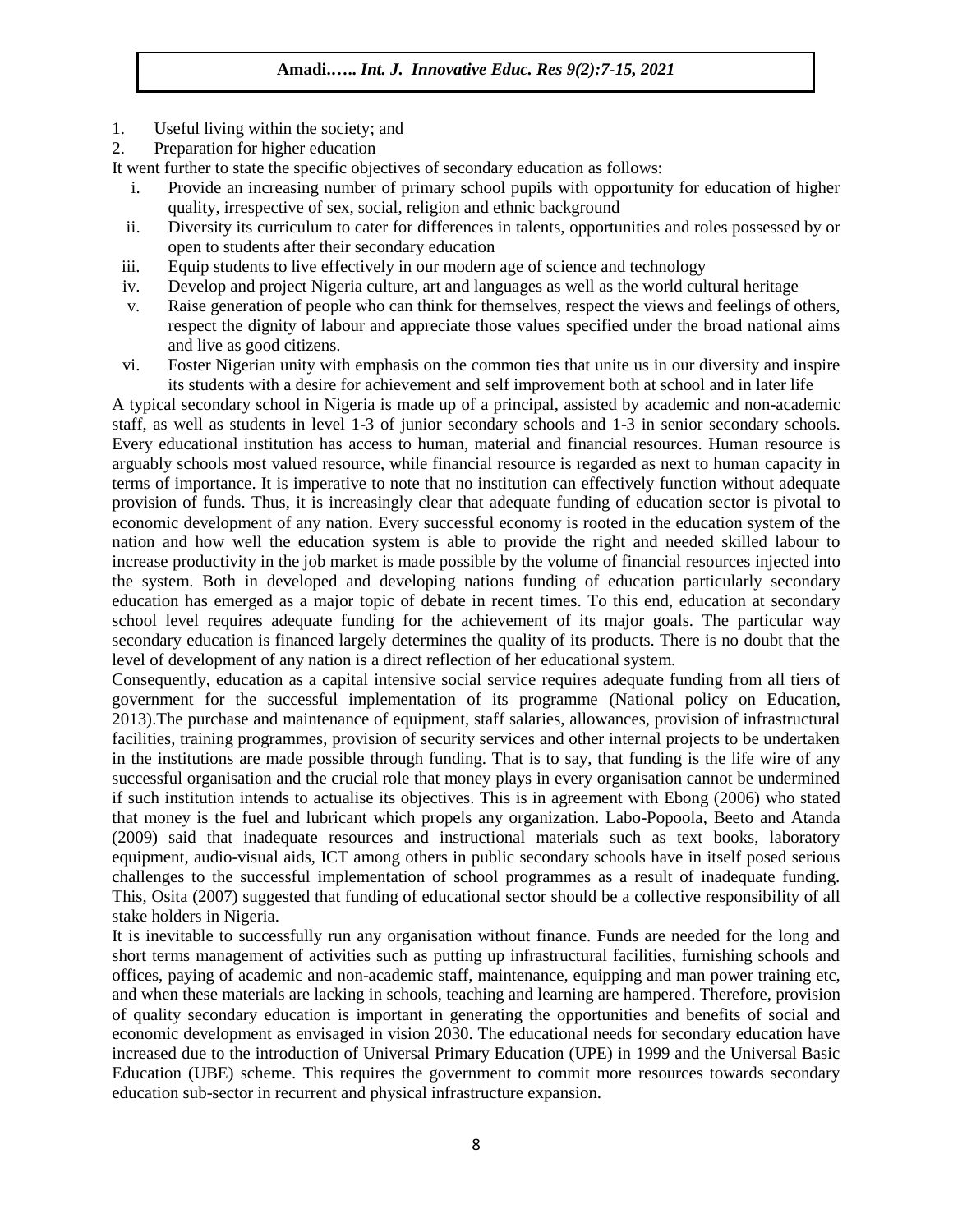Indeed, in Rivers State and Nigeria at large secondary education derives its major funding from grants or the annual allocation from government. But unfortunately, allocation/grants to education sector has been consistently below 26% annual budgetary allocation recommended by United Nations Educational Scientific Cultural Organisation (UNESCO), in spite of the strategic role of secondary education in the training of middle level man power for the development of the economy (Ige, 2013).There is no arguing the fact that lack of sufficient funding jeopardises the survival of an enterprise. Thus, Adesina cited in Ogbonnaya (2010) summarised the importance of adequate funds in the implementation of educational programmes when he stated that:

"The cost of goods and services embedded in the school system is a sufficient justification of the emphasis commonly placed on school finance. The magnitude of the number of employees, the buildings, equipment and supplies used in the school, accounting and principles of financial resources allocation are to the educational administrator. From the point of view of a nation's economy, education is both a producer and consumer. It draws erroneously on the economy and it contributes erroneously to it''.

It is therefore pertinent that in our bid to grow the general economy and sustain development through quality service delivery, stakeholders in this sector should step up action and support government in facilitating positive move towards ameliorating the age long woes of this sector.

#### **Concept of Education Funding**

Funding may be described as the act of providing funds for business activities, making purchases or investing. Generally it is regarded as the act of providing money for the execution of a given project by an organization.

Education funding is synonymous with the introduction of western education into Nigeria by the missionaries in 1800s. Between 1842 and 1872 the funding of education was purely on charity, in other words, schools were funded by the missions through Sunday church collections and donations from parent churches overseas. Ukeje (2002) stated that the Christian missionary society that first introduced western education into the country financed education then through church collections and free labour from their members. Other sources of funding were from the government directly and through grant-inaid; voluntary agencies, through fees and church collections and the communities through free labour, provision and maintenance of school buildings and staff quarters etc. Thus, by this time, the principle of shared responsibility in education funding has been established. This situation is in no small measure affected the expansion of education in the country both in quality and quantity. It was not until the year 1872 that the colonial government in Nigeria became actively involved in the issue of education funding, when it made a grant of thirty pounds $(\text{\textsterling}30:00)$  to each of the three leading missions namely Christian Missionary Society(CMS) ,Wesleyan Methodist and Roman Catholic Missions, then operating educational institutions in Lagos.

The grant-in-aid was increased to three hundred pounds (£300:00) annually in 1874 to six hundred pounds (£600:00) in 1876, Fufunwa cited in Afolayan (2014). These periods marked the beginning of the scheme of grants-in-aid to education by the government. From 1876-1882, the colonial government interest began to increase not only in the area of funding but also in policies, which also led to educational ordinances of 1882,1887,1916 and 1926 respectively, which were also known as education codes. From 1901-1952 the nation witnessed more of education financing by the missions and voluntary agencies. According to Adesina in Afolayan (2014), the 1926 education ordinance or code actually laid the foundation of Nigeria education system.

The national policy on education (2013) stated that education is an expensive social service that requires adequate financial outlay from all tiers of government for a successful implementation of educational programmes. Thus, quality education at all levels requires quality resources and consequently adequate funding. To this end, education especially at the secondary level needs adequate funds, if it is to achieve its major goals. Education been the largest single industry in Nigeria, and the cost of financing the system has continued to increase as a result of increase in human population which also necessitated an increase in its demand. The financing of education should be a joint responsibility for the Federal, State and Local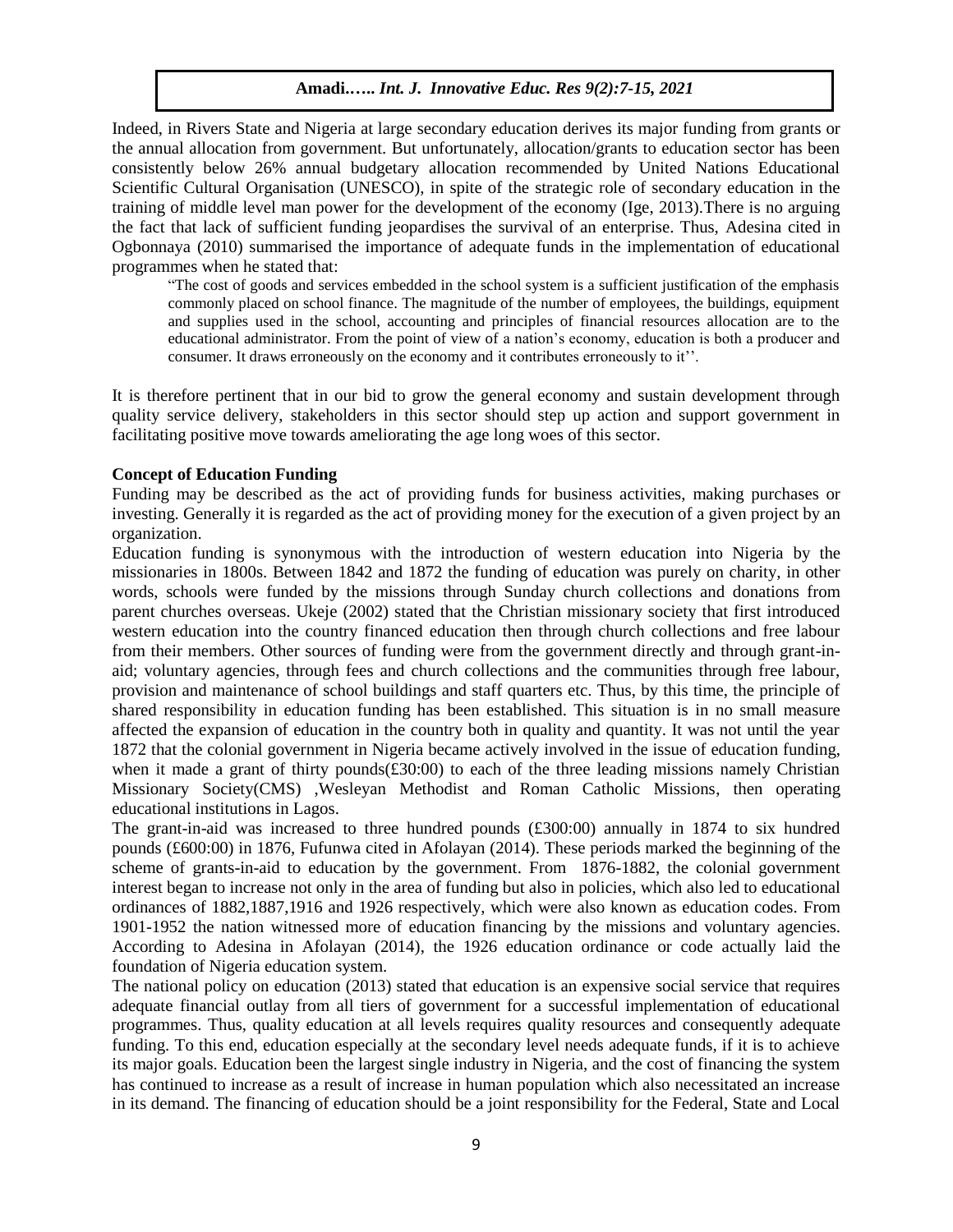governments. However, it is increasingly clear that adequate funding of the sector is pivotal in the process of economic development of the nation. The purchase and maintenance of equipment, payment of staff salaries and allowances, provision of instructional materials, training programmes for staff, provision of security personnel and other internal products to be carried out are made possible through funding. Inadequate funding has been the major problem confronting education in the country and government alone cannot provide the needed funds especially secondary education on the bases of free and compulsory education for every Nigerian child. Therefore, parents, community, non-governmental organisations, donor agencies all have a role to play in order to move the education sector forward.

#### **Sources of funding secondary education in Rivers State**

The national policy on education states clearly that education in Nigeria is no more a private enterprise but a huge government venture that has witnessed a progressive evolution of government's complete and dynamic intervention and active participation (FGN, 2013). From the above statement, the government of Nigeria in principles, assumed sole proprietorship of education funding. The underlying rational for public funding of education is to equip people with the requisite knowledge, skills and capacity to enhance the quality of life and increase productivity and capacity to gain knowledge of new techniques for production so as to be able to participate evocatively in the development process but unfortunately, the government allocation to the sector has been consistently below the 26% budgetary allocation recommended by united nations educational scientific cultural organisation (UNESCO).

Education funding in the country is a crucial national problem. The political , social and economic factors which currently have significant impact on the world economy, have necessitated the need to diversify the sources of education funding, mainly because reliance on only the government allocation can inhibit educational growth Adesanya cited in Ubogu and Veronica (2018). Thus, the sufficient funding by government suggest the need o seek alternative sources of funding such as tuition fees which hitherto was prohibited by government, if institutional performance in teaching and learning are to be enhanced.

Currently, secondary education in Rivers State is tuition free and it is principally financed by the state government. Worst still, the state allocation to secondary education is usually very slim and this does not encourage successful achievement of secondary education goals in Rivers State.

Also, education been the largest single industry in Nigeria today, the cost of financing it has continued to increase with the increase in human population which has also led to a great increase in demand of education. And since government alone cannot maintain and sustain the policy of no tuition fees, there should be shift in the bearing of cost of secondary education from substantial reliance on annual budget allocation, educational trust fund and education tax to being shared as well by parents and students Okuwa and Daroodu cited in Ubogu and Veronica (2018).

In furtherance of this, Okoroma (2000) enumerated the followings as main sources of financing education; government subventions, donations and endowments, school fees/charges, education tax fund (ETF). Multi-national companies support, internal donor agencies, community based funding and institution generated funds etc. Other sources of funding secondary education are; school commercial activities, fund raising, support from alumni associations (old student association) such as annual conventions, dinner, school extra-curricular activities i.e. school prize giving day, sports levy, admission fees, library fees, school farms such as poultry farms and in addition to school equipment leasing and education task fund intervention among others. Adewunnmu and Ehiametalor cited in Nwakpa (2016) listed other sources through which money can be realised to run secondary education to include; Parents Teachers Association (PTA), use of direct labour, payment of extra lesson, proceed from school activities, appeal fund raising and community involvement, donations, old student associations and nongovernmental organisations. Also, supporting this view of funding of secondary education, Ndu, Oche and Okeke cited in Nwakpa (2016) indicated that one of the sources of fund for educational development is community fund raising. Okunamiri in Nwagu (2001) opined that education could be financed through the followingsources; educational levy, donations, rental, old student financial assistance, registration fees etc.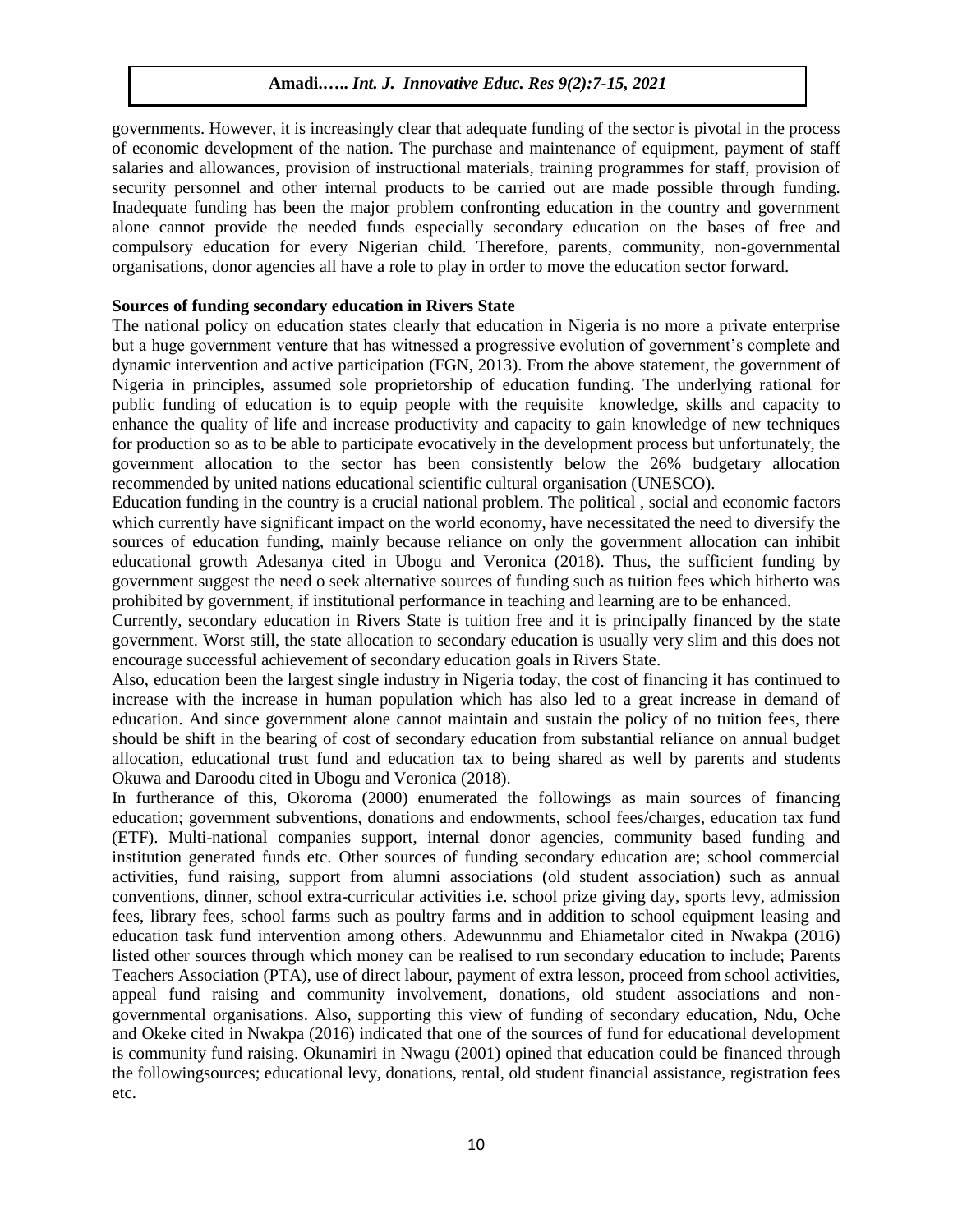Accordingly, Charles cited in Gongera and Okoh (2013) identified the following sources of revenue for secondary education finance as levies, PTA levies, money realised from school farms, endowments, donations, local fund raising and rentals etc. To buttress this, Adewunmu and Ehiametalor cited in Nwakpa (2016) stated that inadequacy of financial resources will certainly have effect on both the state and its local governments. The fact that the state government cannot adequately fund the secondary education implies that the school managers must work for other sources of fund available to their schools. They stated that the alternative sources through which money can be realised to run secondary schools include; Parents Teachers Association (PTA), use of direct labour, payment of extra lessons, proceed from school activities, appeal fund raising, community involvement, donations, Old Student Association and through governmental organisations (NGO). In sum, a proper utilization of the discussed alternative sources of financing secondary education in Rivers State by the school management will take care of the inadequacy (ies) in the funding of secondary education. This is so because provision of good quality secondary education is a critical tool in generating opportunities and benefits of social and economic development (World Bank report, 2005). Educating people means putting opportunities into their hands and it is recognised as one of the best anti-poverty strategies. It is also one of the best ways of ensuring a nation's economic prosperity and competiveness.

## **Effects of secondary education funding in Rivers State**

Provision of funds to secondary school system is a significant factor that determines the extent a school system can creditably carry out its services. In a public secondary school the personnel provides the driving force that directs or manages the resources, while fund procures both the personnel and the enabling environment that prompts the system to attain its goals. Thus Ebong (2006) observed that money is the fuel and lubricant which propels any business or social organisation activity to be financed. It is needed for putting up infrastructures, furnishing the schools and offices, payment of salaries, maintenance of equipment and other ever growing needs added to the school functions by society as training on the job or in-service course for the required manpower.

The introduction of free and compulsory education by the Rivers State Government in the face of underfunding has also constituted a big challenge to school administration; as a result there has been some level of uncontrolled surge in students' enrolment such that the school administrators are struggling to cope. To worsen it all, the Rivers State Government and including the Federal Government of Nigeria have in fact not been able to comply with the United Nations educational scientific cultural organisation (UNESCO) recommendation that at least 26% of every country's annual budget be spent in education (Okocha, 2008).

Also, lamenting on the poor quality of education funding in public schools in Rivers State, the Executive Governor of the State Barrister Nyesome Wike stated that

"For far too long we have failed to work the talk on the poor quality of education that is in our public school system especially at the basic level, which continued to fail and dash the hopes of parents. To this end, we have allocated the sum of  $\mathbb{N}30$  billion Naira to the ministry of education for 2017 budget estimate to invest in providing educational infrastructures and improving the quality of education in the state'' (vanguard, 28 December, 2016).

The Rivers State budget estimates in 2017 confirmed the state of education funding in the state as a paltry sum of thirty billion naira (N<sub>3</sub>30 billion) Naira only was allocated to the education sector, a mere 6.38% of total budget of four hundred and seventy billion (N470 billion) Naira only. This prompted Nwangwu (2005) to state that the foundation of education is frail when education is not well funded and the products of such education are weak intellectuals. It is observable traits in Rivers State that public secondary education is faced with inadequate resources and instructional materials such as textbooks, laboratory equipment, audio-visual materials among others and these have in itself posed serious challenges in school administration in Rivers State. Olembo and Cameroon cited in Gongera and Okoth (2013) indicated that school principals face increasing administrative difficulties as a result of underfunding.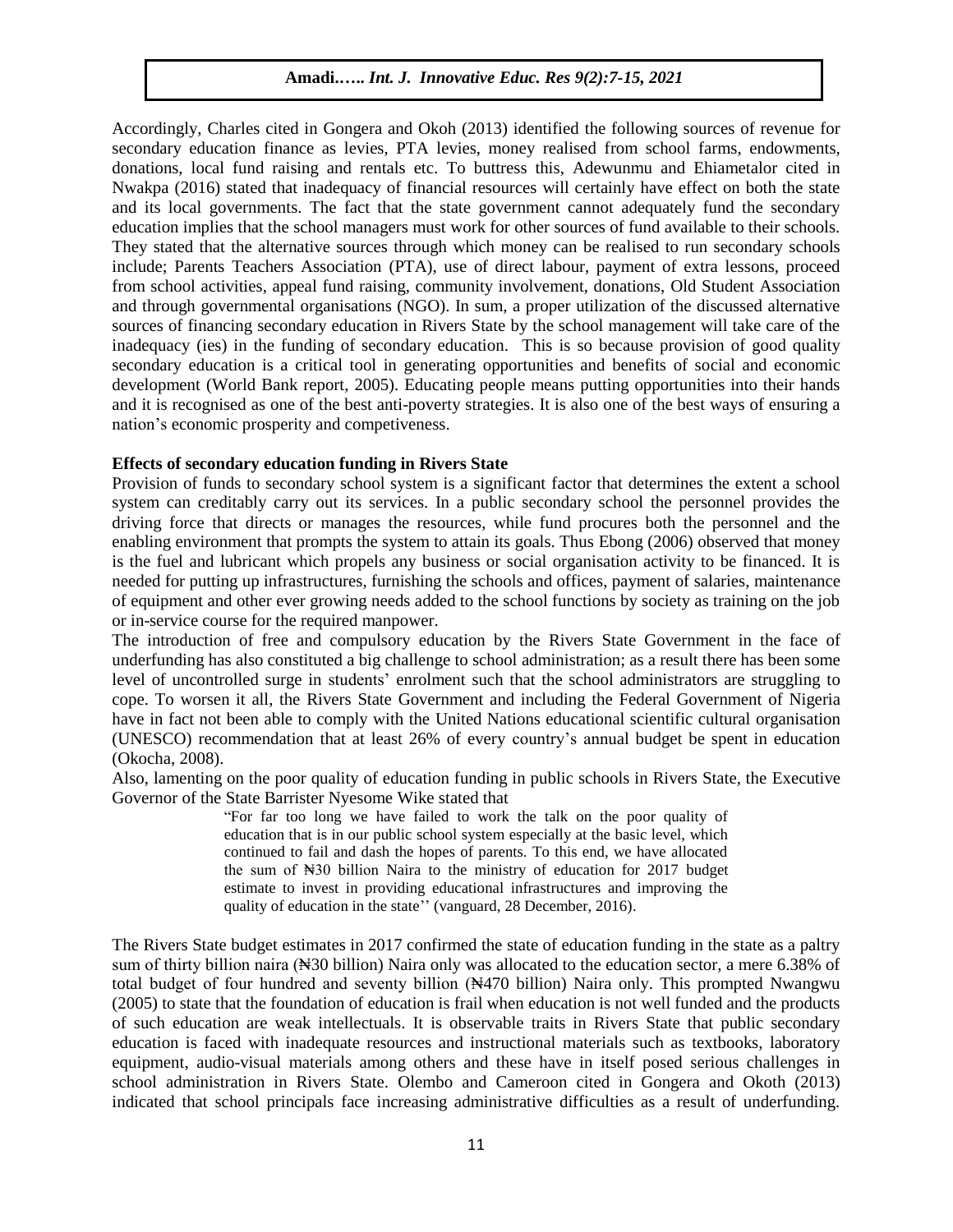These include inadequate and badly constructed buildings, shortage of books and equipment, lack of proper furniture particularly desks, untrained and half trained teachers who seldom stay long in the profession, overcrowded classrooms, poor communication and few supporting services especially health services.

The UNESCO recommendation of 26% of the annual budget to education is never implemented in Nigeria, talk less in Rivers State. Secondary education in Rivers State is grossly funded and this is manifested in poor quality of education, inadequate provision of human and material resources in schools. It is now a known fact that secondary education in Rivers State is practically for the children of the poor parents. The inability of secondary education in Rivers State to achieve its goals has encouraged the proliferation of private secondary schools in the state with its own attendant problems. To ensure that the public secondary education in the state is not allowed to collapse completely, due to poor funding, government should devise alternative sources of funds to finance secondary education in the state. In the same vain, Fafunwa cited in Okoroma (2002) worrying about the situation of infrastructural decay in secondary schools across the country, observed that Nigerian secondary schools were faced with acute shortage of equipment, facilities and instructional materials, noting that similar implementation problems beclouded the UPE scheme. The unavailability of adequate funding of secondary education in Nigeria has been noted by Taiwo in Okoroma (2002) when he stated that the premises, building, furniture and equipment of a school are its materials and resources, when they are suitable, adequate and functional they facilitate school administration and the curriculum and also raise the tone and spirit of the school. This paper upholds that there is significant relationship between implementation of adequate funding and quality of secondary education. It simply means that the more funds are spent in secondary schools the more the quality of the schools and its products, and the less funds that are spent the less quality of the schools.

There are abundant literatures to prove the various ways injection of insufficient funds tells on the quality of school system. Insufficient funds hinder the provision of infrastructural facilities, laboratory equipment, computers, power plants and other stationeries. Lack of these facilities in any secondary school frustrates effective school administration and ultimately aborts educational goals. In Rivers State of Nigeria, the situation may not be different. On this note, Arye and Jenker cited in Anero (2017) observed that the problem in many developing countries is that the government lacks either the financial resources, or the political will to meet their citizens' educational needs, school attendance, especially for girls is far from universal, and many children drop out of school before completing their primary and secondary education. Many children who attend school receive an inadequate education because of poor funding culminating into poorly trained, under paid teachers, overcrowded classrooms and lack of basic teaching tools such as textbooks, chalkboards, pen and papers. Among other sources, a recall of the finding in Nigeria; consultations of improved primary education (1999) becomes relevant in this context.

It has this to say as cited in Anero (2017) that the school environment was found to be far from conducive to learning, pupils safety, security and health, classroom space was inadequate meaning that many children are either instructed in the open air or share classes with up to four other classes as well as being insufficient in numbers, classrooms are generally in poor state of repairs. There is little or no funding to meet maintenance or running costs or to obtain supplies of instructional materials and other education inputs. Teacher effectiveness and student learning were found to be further limited by the inadequate supply of materials. The headmasters and principals have no funds to respond to minor maintenance problems or to purchase supplies and incidentals. Therefore, the role of secondary education is vital to the development of the state and the success of secondary education is hinged on adequate financing.

#### **Factors militating proper funding of secondary education in Rivers State**

Educational funding in Nigeria today is a crucial national problem. The demand for education is so high because education is not only an investment in human capital but it is also a pre-requisite for economic development (Ubogu, 2011).Several factors constitute challenges in education funding of secondary education in Rivers State in particular and Nigeria as a whole. One of these factors is: Inadequacy of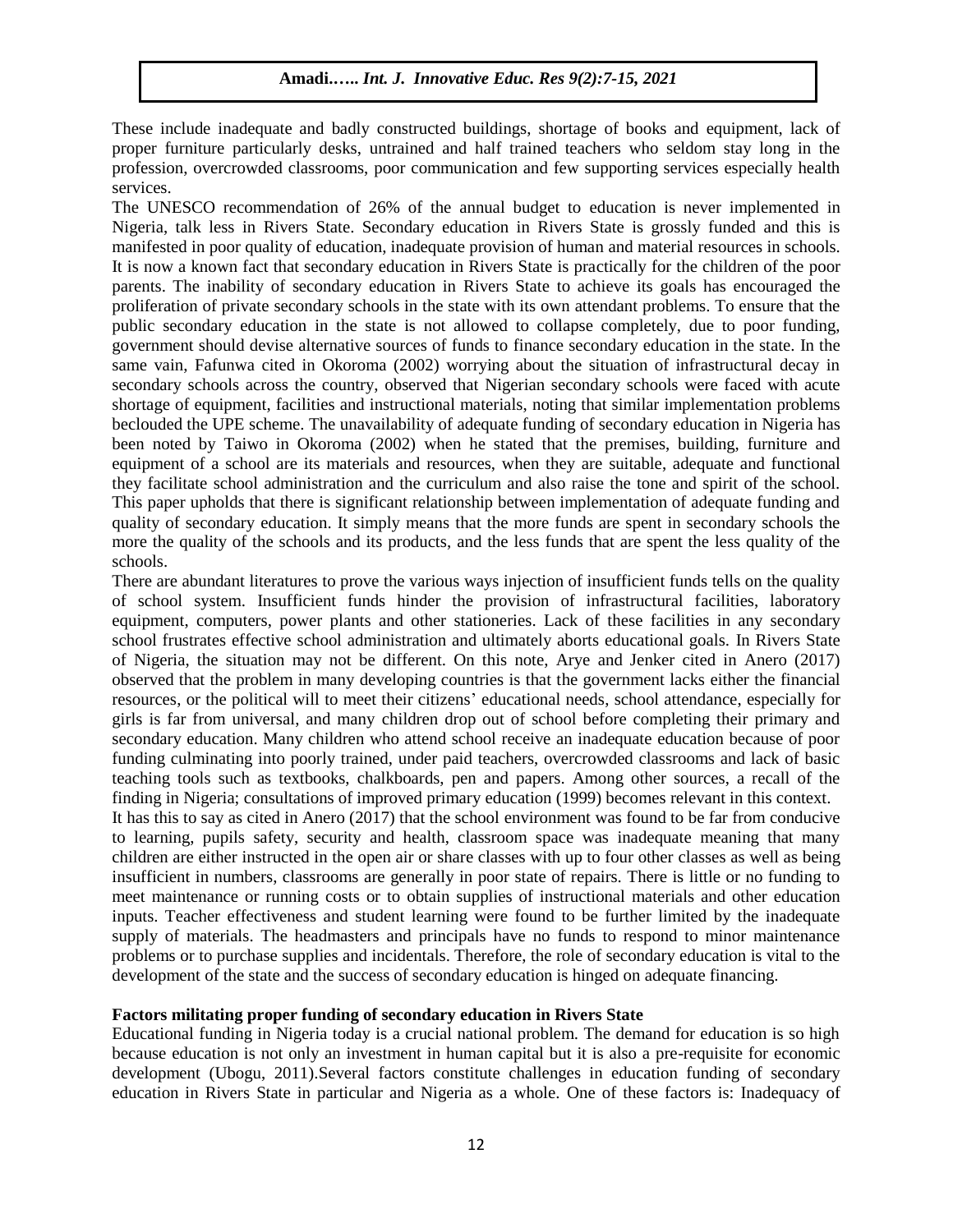funds by government. Government investment in secondary education falls short of public expectations. The percentage revenue allocation to the sector has been grossly low or inadequate. Relying on the benchmark advocated by United Nations educational scientific cultural organization (UNESCO), it is still implicit that the education sector still faces the problem of inadequate funding. A sensory look or analysis into the 2017-2020 budgetary provisions for education in Rivers State showed that in 2017 (6.38 %), 2018 (9.8 %), in 2019 (NA), and 2020 (3%) of the state budget went into the educational sector.

This issue of poor funding of education sector, for which the UNESCO and other stakeholders have consistently advanced for an increase have not been adhered to. But it is not news that, for so many years after the UNESCO recommendation, Nigerians are told that the solution for proper funding for educational sector is not in view. For example, on the 4<sup>th</sup> of October, 2002, the Chairman House of Representatives committee on education, Dr. Matazu was reported to have stated that allocation of 26% of annual federal budget as recommended by UNESCO is not feasible, he said that UNESCO's suggestion is laudable but would not be implemented because, other sectors of the economy needed equal attention (Amaele, 2006).

Thus, Rivers State as one of the states within the Nigeria Federation, that has been termed educationally disadvantaged and almost at its precipice, owing to a myriad of problems bedevilling the education sector will have to wait for a long time to actualize its dream of adequate funding. Morphiet cited in Afolayan (2014) argued that the financial provisions for education established the limit with which schools and educational institutions must operate; they also determine the quality and quantity of education it provides. The success of any school rests on the resources made available to it since other vital elements in the school can be obtained if adequate funds are made available. Certainly, it is evident with the view above that if secondary education in Rivers State is to meet up the genuine desires and needs of the state, it must be adequately funded and prudently managed by the government and school administrators. Also, a lot of reasons have been advanced by experts in education as militating poor funding of secondary education in Nigeria, which includes lack of genuine focus in secondary education by the government. This implies that adequate attention is not given to education resulting to careless and unrealistic budgeting provisions; ineffective methods of fund disbursement, management of funds by school principals, inadequate statistical data in terms of students enrolment, number of classes and facilities, inconsistencies in policy formation, recession and sharp practices by school administrators in unending importation and inflation (Obi, 2014).Government faces budgetary constraints with the finance ministry claiming that there are no funds to employ more teachers and meet the physical infrastructural development. To buttress the above fact, since 2013, no single teacher had been employed by the Rivers state government to replace aging and retiring teachers in the service of the state, hence this has left all the schools in Rivers State without enough teaching and non teaching staff.

Although with the demand for public education and training the government budget has been stretched so much, that the government in a way has intensified partnership in educational funding with various stakeholders and groups. Adewale, Ajayi and Enikanoselu cited in Ubogu (2018) were of the view that education in Nigeria has been experiencing financial crisis, and there is less money to spend on primary, secondary and tertiary education by the various governments due to low revenue accruing to the government. While there are increasing complaints about the underfunding of the educational sector, the government accuses the education sector of inefficient utilization of available resources.

#### **CONCLUSION**

Financing education in the country today is a crucial national problem, and the future of any country lies in the quality of its education. It is very clear; we cannot have quality education at any level without adequate funding of the sector. Secondary education plays a strategic role in preparing the individual for a useful living within the society; and preparation for higher education. It also serves in the training of middle level manpower for the development of the economy.

It is disheartening that studies show the existence of quality secondary education in Rivers State, as observed in the increased number of secondary schools and student intakes but very low quality in terms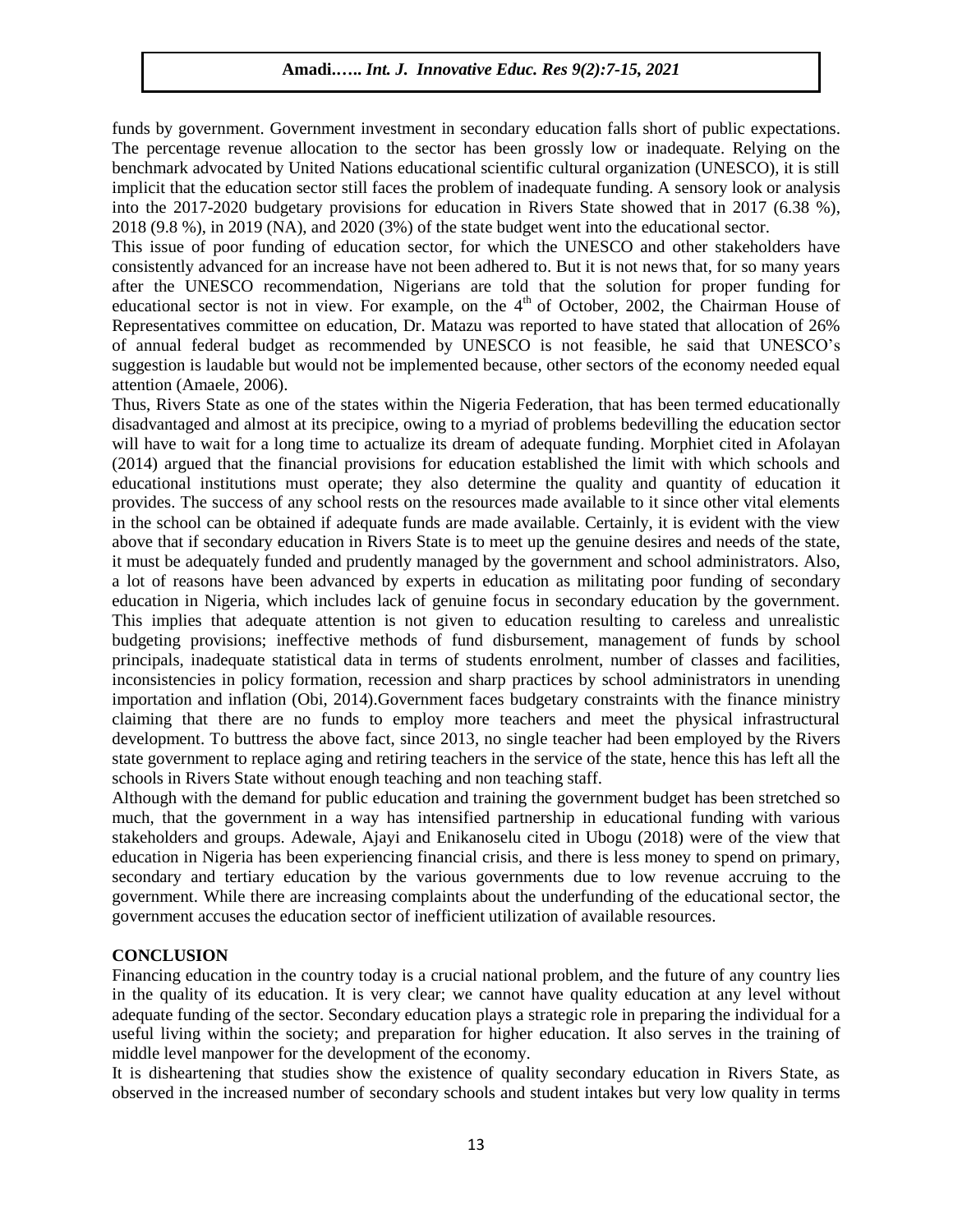of output produced. The fact remains that secondary education in Rivers State has continued to experience loss of facility, deterioration of equipment and plants and uncompleted projects as a result of financial crisis facing the system.

#### **RECOMMENDATIONS**

- 1. Twenty –six percent (26%) annual budget of Rivers State government should be allocated and properly managed for education sector as UNESCO demands.
- 2. All stake holders must become involved in the financing of education especially secondary education- parents and guardians, the society in general, the private sectors and non-government agencies.
- 3. Government should give approval to school managers to explore other alternative sources of financing secondary education with an aim of achieving educational development goals.
- 4. Government should develop a realistic secondary education data-bank as this will help in adequate planning and funding of this level of education, for its success has a lot of positive implications to the state.

#### **REFERENCES**

- Adewale, T. M., Ajayi, K. O. & Enikanoselu, O. A. (2006).Trends in the federal government financing education in Nigeria. *Journal of Revisitalization of Higher Education. 3(5), 45-58.*
- Afolayan, F. O. (2014). A holistic Review of public funding of primary education in Nigeria: *IOSR Journal of Research and methods in education vol. 4(6) 68-74.*
- Amaele, S. (2006).Public funding of primary education in Nigeria. *Journal of curriculum studies vol. 13.*
- Amdi, J. C. (2020). "Influence of educational policy changes on principals' administration of public senior secondary schools in Rivers State". Unpublished Ph.D thesis of Department of Educational Management, Rivers State University.
- Ebong, J. M. (2006). Understanding economics of education: Port Harcourt. Eagle Lithograph press. Education in Nigeria.*Journal of Education studies and management 1(2), 63-75.* En.m.wikipedia.orgz.wiki> 2017.
- Federal republic of Nigeria, National policy on education (Revised 1981, 2004, 2013).Yaba, NERDC Press.
- Gongera&Okoh (2013). Alternative sources of financing secondary schools education in the rural countries of Kenya: A case study of Kisii county, Kenya: *Journal of Education and Practice vol. 4(4).*
- Labo-popoola, S. O., Bello, A. A. & Ataoda, F. A. (2009). Universal Basic Education in Nigeria, challenges and way forward. Pakistan. *Journal of social sciences: 6(5), 252-259.*
- Nageri, R. B. (2010). Administration of senior secondary schools in KwaraStgate: challenges and solutions, master of education seminar paper (EDA, 823) National Open University of Nigeria.
- Nwagwu, I. O. (2005). Quality assurance in public secondary schools: Issues and concerns. *Nigerian Journal of Administration and planning 5(1), 229-234.*
- Nwagwu, N. A. (2001). Current issues on educational management in Nigeria. Benin City: Ambek press.
- Nwakpa, P. (2016). Alternative sources of financing secondary education in Ebonyi State by the Administrators: *British Journal of Education. Vol. 4, pp 10-14.*
- Ogbonnaya, N. O. (2010). Foundations of education finance. Nsukka: Hallman publishers.
- Okocha, S. (2016). Implementation of funding and teachers recruitment policies as correlates of quality primary education in Rivers State, Nigeria. *Human resources management research, 7(2) 162- 199.*
- Okoroma, N. S. (2002). Effects of frequent changes in educational policies on secondary school administration in Rivers State of Nigeria.*African journal of Agriculture, teacher education 1(1/2), 21-29.*